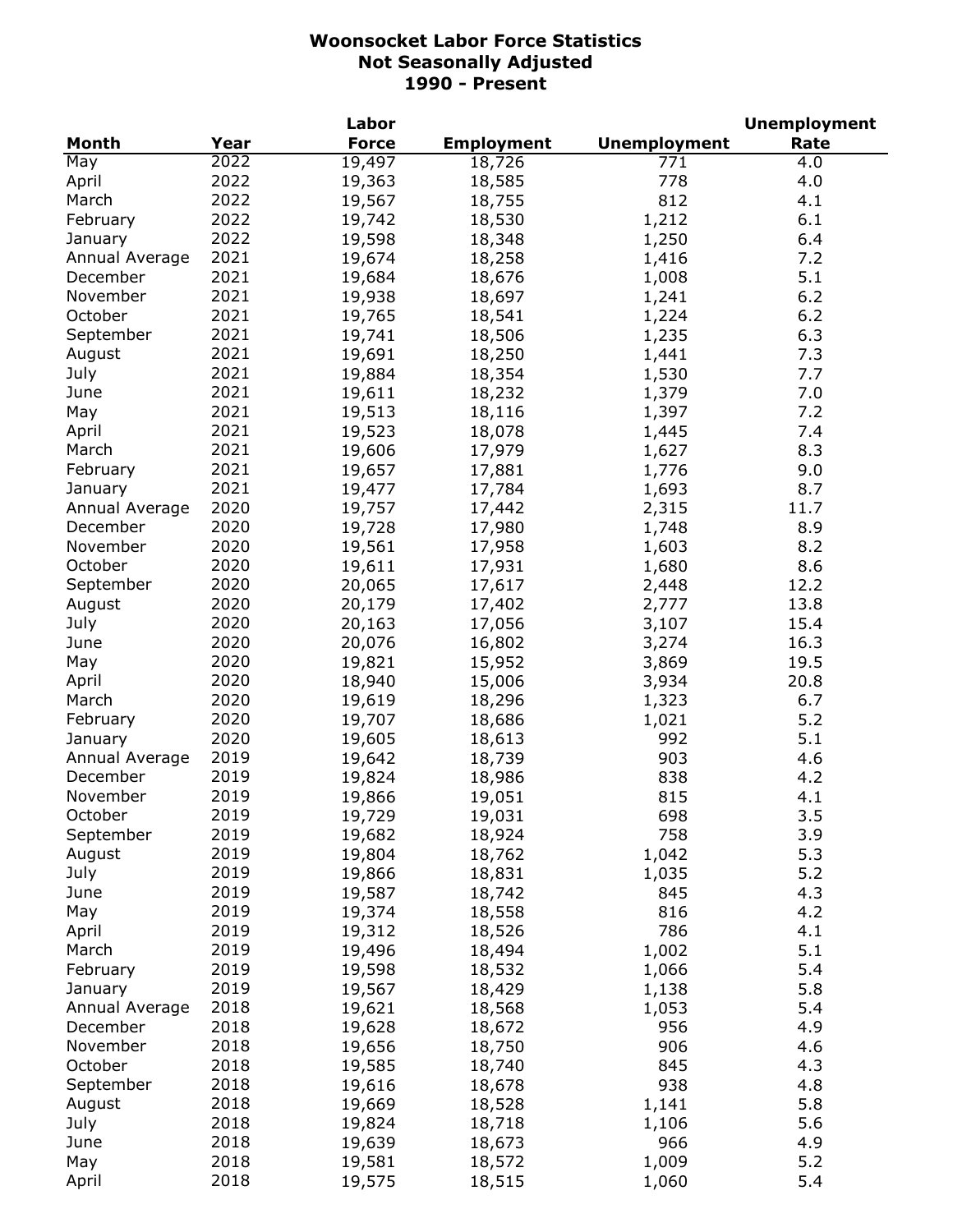|                |      | Labor        |                   |                     | <b>Unemployment</b> |
|----------------|------|--------------|-------------------|---------------------|---------------------|
| <b>Month</b>   | Year | <b>Force</b> | <b>Employment</b> | <b>Unemployment</b> | Rate                |
| March          | 2018 | 19,561       | 18,402            | 1,159               | 5.9                 |
| February       | 2018 | 19,659       | 18,372            | 1,287               | 6.5                 |
| January        | 2018 | 19,459       | 18,199            | 1,260               | 6.5                 |
| Annual Average | 2017 | 19,599       | 18,413            | 1,186               | 6.1                 |
| December       | 2017 | 19,617       | 18,529            | 1,088               | 5.5                 |
| November       | 2017 | 19,715       | 18,559            | 1,156               | 5.9                 |
| October        | 2017 | 19,572       | 18,537            | 1,035               | 5.3                 |
| September      | 2017 | 19,635       | 18,578            | 1,057               | 5.4                 |
| August         | 2017 | 19,732       | 18,390            | 1,342               | 6.8                 |
| July           | 2017 | 19,779       | 18,488            | 1,291               | 6.5                 |
| June           | 2017 | 19,594       | 18,485            | 1,109               | 5.7                 |
| May            | 2017 | 19,426       | 18,353            | 1,073               | 5.5                 |
| April          | 2017 | 19,445       | 18,371            | 1,074               | 5.5                 |
| March          | 2017 | 19,488       | 18,304            | 1,184               | 6.1                 |
| February       | 2017 | 19,613       | 18,235            | 1,378               | 7.0                 |
| January        | 2017 | 19,572       | 18,132            | 1,440               | 7.4                 |
| Annual Average | 2016 | 19,070       | 17,703            | 1,367               | 7.2                 |
| December       | 2016 | 19,171       | 17,892            | 1,279               | 6.7                 |
| November       | 2016 | 19,200       | 17,925            | 1,275               | 6.6                 |
| October        | 2016 | 19,124       | 17,873            | 1,251               | 6.5                 |
| September      | 2016 | 19,151       | 17,754            | 1,397               | 7.3                 |
| August         | 2016 | 19,261       | 17,722            | 1,539               | 8.0                 |
| July           | 2016 | 19,250       | 17,810            | 1,440               | 7.5                 |
| June           | 2016 | 19,119       | 17,808            | 1,311               | 6.9                 |
| May            | 2016 | 18,878       | 17,598            | 1,280               | 6.8                 |
| April          | 2016 | 18,927       | 17,629            | 1,298               | 6.9                 |
| March          | 2016 | 18,907       | 17,555            | 1,352               | 7.2                 |
| February       | 2016 | 18,955       | 17,493            | 1,462               | 7.7                 |
| January        | 2016 | 18,903       | 17,382            | 1,521               | 8.0                 |
| Annual Average | 2015 | 19,110       | 17,645            | 1,465               | 7.7                 |
| December       | 2015 | 19,066       | 17,755            | 1,311               | 6.9                 |
| November       | 2015 | 19,081       | 17,735            | 1,346               | 7.1                 |
| October        | 2015 | 19,030       | 17,728            | 1,302               | 6.8                 |
| September      | 2015 | 18,870       | 17,639            | 1,231               | 6.5                 |
| August         | 2015 | 19,106       | 17,654            | 1,452               | 7.6                 |
| July           | 2015 | 19,246       | 17,738            | 1,508               | 7.8                 |
| June           | 2015 | 19,218       | 17,772            | 1,446               | 7.5                 |
| May            | 2015 | 19,180       | 17,649            | 1,531               | 8.0                 |
| April          | 2015 | 19,079       | 17,636            | 1,443               | 7.6                 |
| March          | 2015 | 19,088       | 17,502            | 1,586               | 8.3                 |
| February       | 2015 | 19,191       | 17,507            | 1,684               | 8.8                 |
| January        | 2015 | 19,170       | 17,429            | 1,741               | 9.1                 |
| Annual Average | 2014 | 19,138       | 17,274            | 1,864               | 9.7                 |
| December       | 2014 | 19,118       | 17,576            | 1,542               | 8.1                 |
| November       | 2014 | 19,208       | 17,553            | 1,655               | 8.6                 |
| October        | 2014 | 19,199       | 17,557            | 1,642               | 8.6                 |
| September      | 2014 | 19,158       | 17,383            | 1,775               | 9.3                 |
| August         | 2014 | 19,323       | 17,358            | 1,965               | 10.2                |
| July           | 2014 | 19,349       | 17,394            | 1,955               | 10.1                |
| June           | 2014 | 19,235       | 17,420            | 1,815               | 9.4                 |
| May            | 2014 | 19,070       | 17,165            | 1,905               | 10.0                |
| April          | 2014 | 18,870       | 17,115            | 1,755               | 9.3                 |
| March          | 2014 | 19,006       | 16,988            | 2,018               | 10.6                |
| February       | 2014 | 19,085       | 16,955            | 2,130               | 11.2                |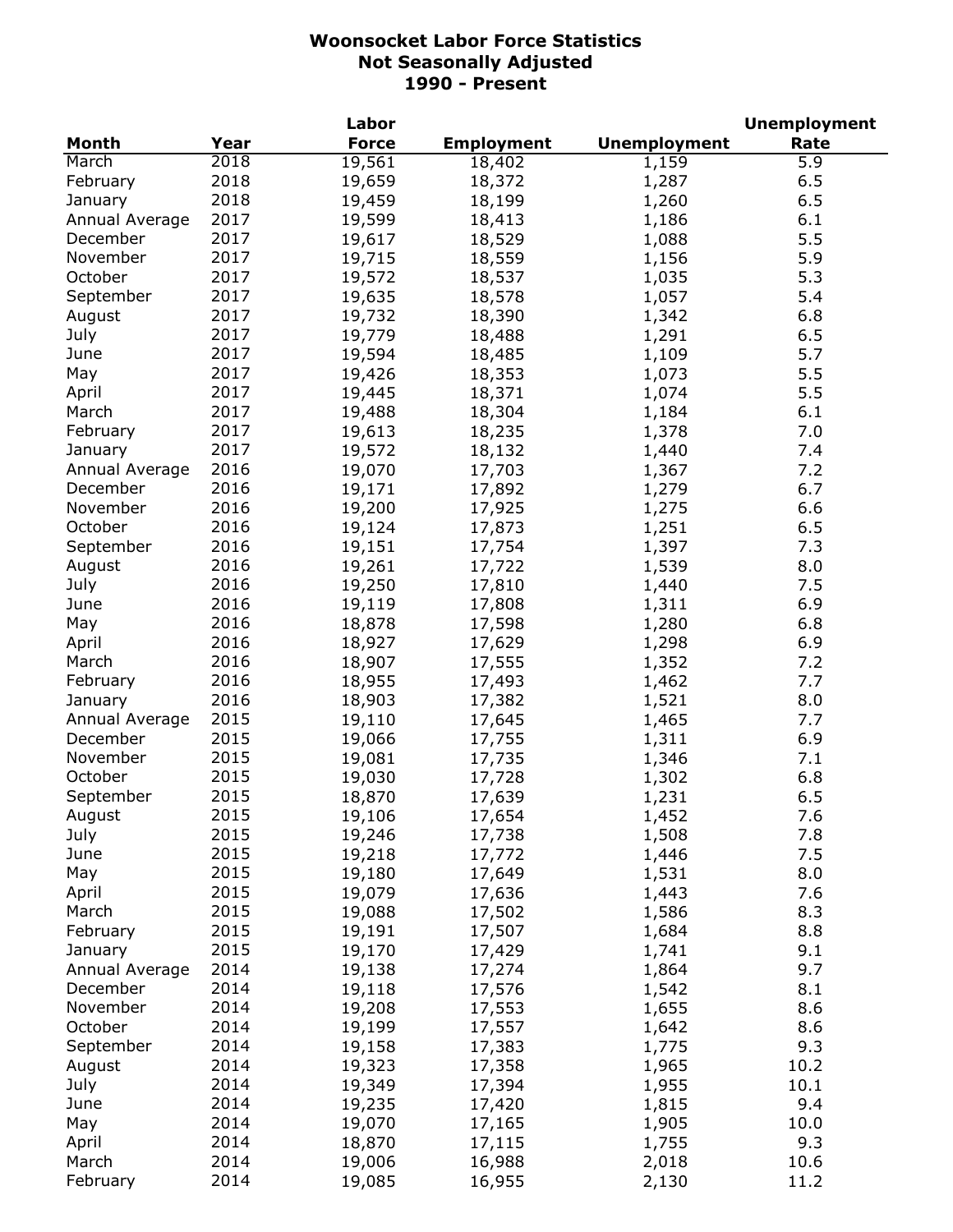|                |      | Labor        |                   |                     | <b>Unemployment</b> |
|----------------|------|--------------|-------------------|---------------------|---------------------|
| <b>Month</b>   | Year | <b>Force</b> | <b>Employment</b> | <b>Unemployment</b> | Rate                |
| January        | 2014 | 19,033       | 16,827            | 2,206               | 11.6                |
| Annual Average | 2013 | 19,322       | 16,985            | 2,337               | 12.1                |
| December       | 2013 | 19,174       | 17,071            | 2,103               | 11.0                |
| November       | 2013 | 19,215       | 17,131            | 2,084               | 10.8                |
| October        | 2013 | 19,246       | 17,044            | 2,202               | 11.4                |
| September      | 2013 | 19,249       | 17,030            | 2,219               | 11.5                |
| August         | 2013 | 19,336       | 16,980            | 2,356               | 12.2                |
| July           | 2013 | 19,521       | 17,083            | 2,438               | 12.5                |
| June           | 2013 | 19,584       | 17,122            | 2,462               | 12.6                |
| May            | 2013 | 19,296       | 16,919            | 2,377               | 12.3                |
| April          | 2013 | 19,277       | 16,916            | 2,361               | 12.2                |
| March          | 2013 | 19,208       | 16,818            | 2,390               | 12.4                |
| February       | 2013 | 19,353       | 16,888            | 2,465               | 12.7                |
| January        | 2013 | 19,405       | 16,818            | 2,587               | 13.3                |
| Annual Average | 2012 | 19,401       | 16,903            | 2,498               | 12.9                |
| December       | 2012 | 19,693       | 17,217            | 2,476               | 12.6                |
| November       | 2012 | 19,649       | 17,198            | 2,451               | 12.5                |
| October        | 2012 |              |                   |                     | 12.6                |
|                | 2012 | 19,759       | 17,262            | 2,497               |                     |
| September      |      | 19,497       | 17,115            | 2,382               | 12.2                |
| August         | 2012 | 19,450       | 16,980            | 2,470               | 12.7                |
| July           | 2012 | 19,483       | 16,971            | 2,512               | 12.9                |
| June           | 2012 | 19,399       | 16,976            | 2,423               | 12.5                |
| May            | 2012 | 19,220       | 16,801            | 2,419               | 12.6                |
| April          | 2012 | 19,058       | 16,691            | 2,367               | 12.4                |
| March          | 2012 | 19,097       | 16,586            | 2,511               | 13.1                |
| February       | 2012 | 19,208       | 16,554            | 2,654               | 13.8                |
| January        | 2012 | 19,297       | 16,486            | 2,811               | 14.6                |
| Annual Average | 2011 | 19,450       | 16,792            | 2,658               | 13.7                |
| December       | 2011 | 19,564       | 16,846            | 2,718               | 13.9                |
| November       | 2011 | 19,598       | 16,909            | 2,689               | 13.7                |
| October        | 2011 | 19,535       | 16,883            | 2,652               | 13.6                |
| September      | 2011 | 19,441       | 16,786            | 2,655               | 13.7                |
| August         | 2011 | 19,400       | 16,805            | 2,595               | 13.4                |
| July           | 2011 | 19,381       | 16,822            | 2,559               | 13.2                |
| June           | 2011 | 19,375       | 16,912            | 2,463               | 12.7                |
| May            | 2011 | 19,318       | 16,756            | 2,562               | 13.3                |
| April          | 2011 | 19,334       | 16,782            | 2,552               | 13.2                |
| March          | 2011 | 19,437       | 16,685            | 2,752               | 14.2                |
| February       | 2011 | 19,462       | 16,651            | 2,811               | 14.4                |
| January        | 2011 | 19,550       | 16,664            | 2,886               | 14.8                |
| Annual Average | 2010 | 19,845       | 16,987            | 2,858               | 14.4                |
| December       | 2010 | 19,868       | 17,049            | 2,819               | 14.2                |
| November       | 2010 | 19,917       | 17,069            | 2,848               | 14.3                |
| October        | 2010 | 19,688       | 17,083            | 2,605               | 13.2                |
| September      | 2010 | 19,740       | 17,097            | 2,643               | 13.4                |
| August         | 2010 | 19,860       | 17,143            | 2,717               | 13.7                |
| July           | 2010 | 19,939       | 17,165            | 2,774               | 13.9                |
| June           | 2010 | 19,787       | 17,142            | 2,645               | 13.4                |
| May            | 2010 | 19,706       | 16,952            | 2,754               | 14.0                |
| April          | 2010 | 19,799       | 16,960            | 2,839               | 14.3                |
| March          | 2010 | 19,891       | 16,779            | 3,112               | 15.6                |
| February       | 2010 | 19,955       | 16,724            | 3,231               | 16.2                |
| January        | 2010 | 19,992       | 16,684            | 3,308               | 16.5                |
| Annual Average | 2009 | 22,441       | 19,419            | 3,022               | 13.5                |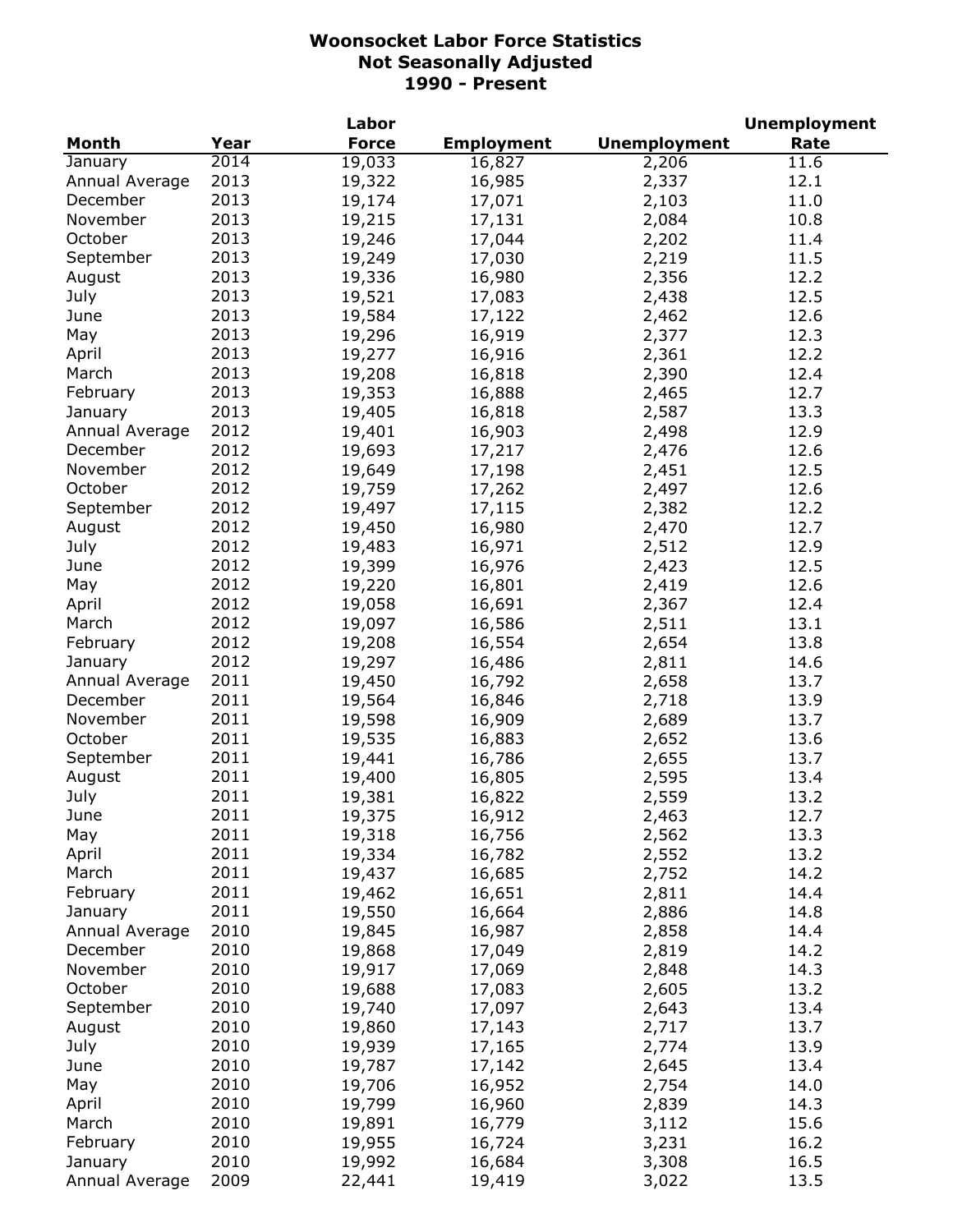|                |      | Labor        |                   |                     | <b>Unemployment</b> |
|----------------|------|--------------|-------------------|---------------------|---------------------|
| <b>Month</b>   | Year | <b>Force</b> | <b>Employment</b> | <b>Unemployment</b> | Rate                |
| December       | 2009 | 22,553       | 19,359            | 3,194               | 14.2                |
| November       | 2009 | 22,671       | 19,517            | 3,154               | 13.9                |
| October        | 2009 | 22,425       | 19,412            | 3,013               | 13.4                |
| September      | 2009 | 22,449       | 19,381            | 3,068               | 13.7                |
| August         | 2009 | 22,508       | 19,519            | 2,989               | 13.3                |
| July           | 2009 | 22,697       | 19,621            | 3,076               | 13.6                |
| June           | 2009 | 22,662       | 19,587            | 3,075               | 13.6                |
| May            | 2009 | 22,376       | 19,319            | 3,057               | 13.7                |
| April          | 2009 | 22,337       | 19,373            | 2,964               | 13.3                |
| March          | 2009 | 22,236       | 19,285            | 2,951               | 13.3                |
| February       | 2009 | 22,236       | 19,327            | 2,909               | 13.1                |
| January        | 2009 | 22,144       | 19,332            | 2,812               | 12.7                |
| Annual Average | 2008 | 22,113       | 20,162            | 1,951               | 8.8                 |
| December       | 2008 | 22,156       | 19,839            | 2,317               | 10.5                |
| November       | 2008 | 22,190       | 20,048            | 2,142               | 9.7                 |
| October        | 2008 | 22,116       | 20,056            | 2,060               | 9.3                 |
| September      | 2008 |              |                   |                     | 9.2                 |
|                |      | 22,119       | 20,077            | 2,042               |                     |
| August         | 2008 | 22,312       | 20,120            | 2,192               | 9.8                 |
| July           | 2008 | 22,411       | 20,307            | 2,104               | 9.4                 |
| June           | 2008 | 22,262       | 20,358            | 1,904               | 8.6                 |
| May            | 2008 | 22,016       | 20,146            | 1,870               | 8.5                 |
| April          | 2008 | 21,919       | 20,288            | 1,631               | 7.4                 |
| March          | 2008 | 21,905       | 20,205            | 1,700               | 7.8                 |
| February       | 2008 | 21,935       | 20,197            | 1,738               | 7.9                 |
| January        | 2008 | 22,016       | 20,300            | 1,716               | 7.8                 |
| Annual Average | 2007 | 22,123       | 20,836            | 1,287               | 5.8                 |
| December       | 2007 | 22,292       | 20,776            | 1,516               | 6.8                 |
| November       | 2007 | 22,271       | 20,948            | 1,323               | 5.9                 |
| October        | 2007 | 22,104       | 20,895            | 1,209               | 5.5                 |
| September      | 2007 | 22,066       | 20,882            | 1,184               | 5.4                 |
| August         | 2007 | 22,063       | 20,810            | 1,253               | 5.7                 |
| July           | 2007 | 22,205       | 20,958            | 1,247               | 5.6                 |
| June           | 2007 | 22,173       | 21,021            | 1,152               | 5.2                 |
| May            | 2007 | 21,999       | 20,792            | 1,207               | 5.5                 |
| April          | 2007 | 21,995       | 20,751            | 1,244               | 5.7                 |
| March          | 2007 | 22,045       | 20,757            | 1,288               | 5.8                 |
| February       | 2007 | 22,132       | 20,721            | 1,411               | 6.4                 |
| January        | 2007 | 22,128       | 20,720            | 1,408               | 6.4                 |
| Annual Average | 2006 | 22,055       | 20,797            | 1,258               | 5.7                 |
| December       | 2006 | 22,245       | 21,085            | 1,160               | 5.2                 |
| November       | 2006 | 22,240       | 21,106            | 1,134               | 5.1                 |
| October        | 2006 | 22,111       | 21,050            | 1,061               | 4.8                 |
| September      | 2006 | 22,010       | 20,923            | 1,087               | 4.9                 |
| August         | 2006 | 22,159       | 20,887            | 1,272               | 5.7                 |
| July           | 2006 | 22,240       | 20,929            | 1,311               | 5.9                 |
| June           | 2006 | 22,181       | 20,927            | 1,254               | 5.7                 |
| May            | 2006 | 21,898       | 20,668            | 1,230               | 5.6                 |
| April          | 2006 | 21,924       | 20,623            | 1,301               | 5.9                 |
| March          | 2006 | 21,846       | 20,496            | 1,350               | 6.2                 |
| February       | 2006 | 21,931       | 20,442            | 1,489               | 6.8                 |
| January        | 2006 | 21,877       | 20,430            | 1,447               | 6.6                 |
|                | 2005 | 21,788       |                   |                     | 5.7                 |
| Annual Average | 2005 |              | 20,543            | 1,245               | 5.7                 |
| December       |      | 22,095       | 20,835            | 1,260               |                     |
| November       | 2005 | 22,104       | 20,898            | 1,206               | 5.5                 |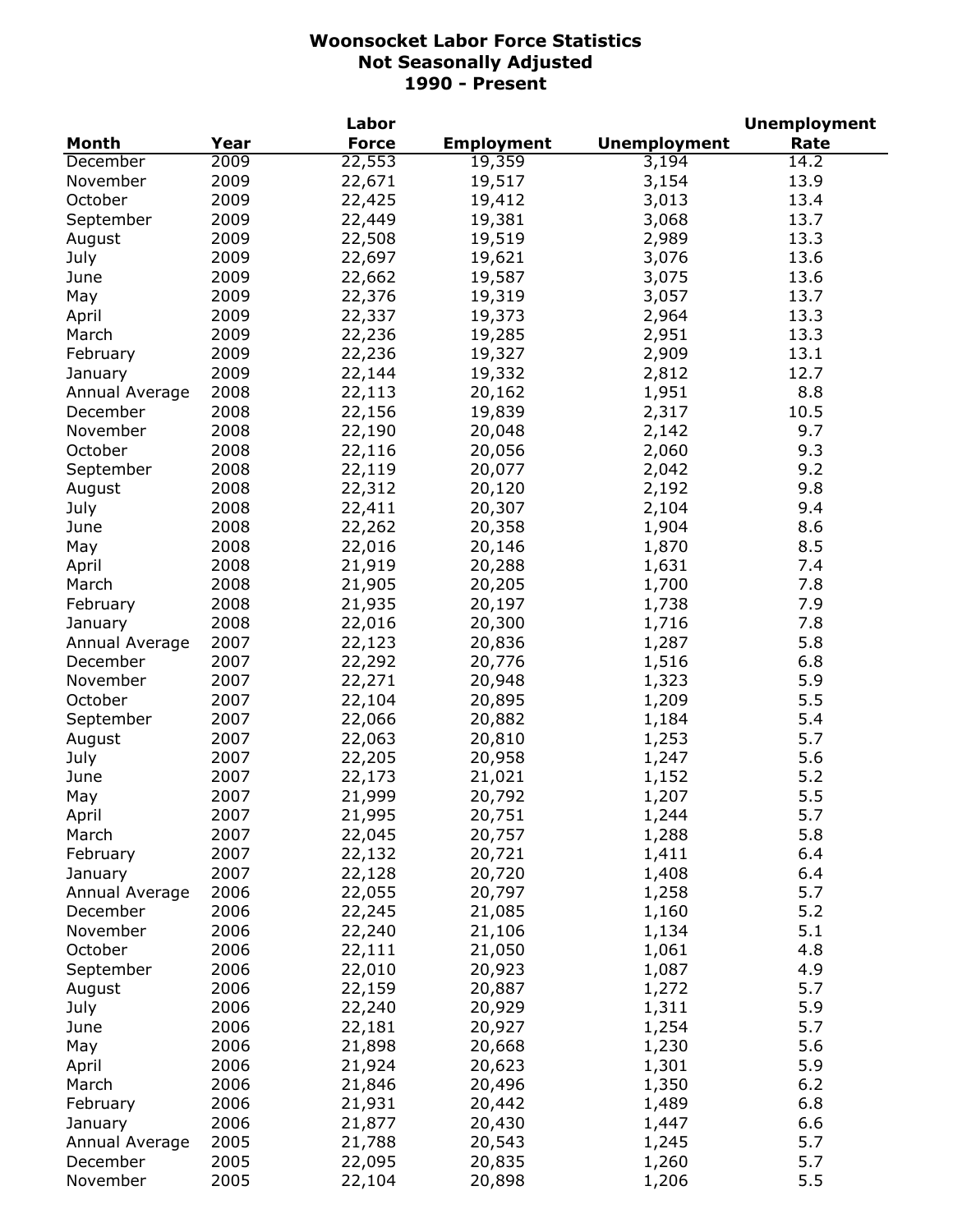|                |      | Labor        |                   |                     | <b>Unemployment</b> |
|----------------|------|--------------|-------------------|---------------------|---------------------|
| <b>Month</b>   | Year | <b>Force</b> | <b>Employment</b> | <b>Unemployment</b> | Rate                |
| October        | 2005 | 21,972       | 20,818            | 1,154               | 5.3                 |
| September      | 2005 | 21,948       | 20,717            | 1,231               | 5.6                 |
| August         | 2005 | 22,015       | 20,758            | 1,257               | 5.7                 |
| July           | 2005 | 22,041       | 20,740            | 1,301               | 5.9                 |
| June           | 2005 | 21,859       | 20,651            | 1,208               | 5.5                 |
| May            | 2005 | 21,551       | 20,418            | 1,133               | 5.3                 |
| April          | 2005 | 21,476       | 20,340            | 1,136               | 5.3                 |
| March          | 2005 | 21,501       | 20,176            | 1,325               | 6.2                 |
| February       | 2005 | 21,483       | 20,104            | 1,379               | 6.4                 |
| January        | 2005 | 21,405       | 20,059            | 1,346               | 6.3                 |
| Annual Average | 2004 | 21,564       | 20,267            | 1,297               | 6.0                 |
| December       | 2004 | 21,588       | 20,443            | 1,145               | 5.3                 |
| November       | 2004 | 21,629       | 20,523            | 1,106               | 5.1                 |
| October        | 2004 | 21,490       | 20,429            | 1,061               | 4.9                 |
| September      | 2004 | 21,376       | 20,325            | 1,051               | 4.9                 |
| August         | 2004 | 21,525       | 20,353            | 1,172               | 5.4                 |
| July           | 2004 | 21,690       | 20,429            | 1,261               | 5.8                 |
| June           | 2004 | 21,696       | 20,345            | 1,351               | 6.2                 |
|                | 2004 | 21,439       | 20,114            |                     | 6.2                 |
| May            |      |              |                   | 1,325               |                     |
| April          | 2004 | 21,498       | 20,099            | 1,399               | 6.5                 |
| March          | 2004 | 21,528       | 20,004            | 1,524               | 7.1                 |
| February       | 2004 | 21,594       | 20,046            | 1,548               | 7.2                 |
| January        | 2004 | 21,717       | 20,095            | 1,622               | 7.5                 |
| Annual Average | 2003 | 21,982       | 20,483            | 1,499               | 6.8                 |
| December       | 2003 | 21,906       | 20,579            | 1,327               | 6.1                 |
| November       | 2003 | 22,012       | 20,642            | 1,370               | 6.2                 |
| October        | 2003 | 21,967       | 20,558            | 1,409               | 6.4                 |
| September      | 2003 | 21,868       | 20,495            | 1,373               | 6.3                 |
| August         | 2003 | 22,023       | 20,513            | 1,510               | 6.9                 |
| July           | 2003 | 22,152       | 20,588            | 1,564               | 7.1                 |
| June           | 2003 | 22,175       | 20,645            | 1,530               | 6.9                 |
| May            | 2003 | 21,841       | 20,399            | 1,442               | 6.6                 |
| April          | 2003 | 21,884       | 20,443            | 1,441               | 6.6                 |
| March          | 2003 | 21,924       | 20,342            | 1,582               | 7.2                 |
| February       | 2003 | 22,004       | 20,348            | 1,656               | 7.5                 |
| January        | 2003 | 22,028       | 20,241            | 1,787               | 8.1                 |
| Annual Average | 2002 | 21,336       | 19,976            | 1,360               | 6.4                 |
| December       | 2002 | 21,794       | 20,259            | 1,535               | 7.0                 |
| November       | 2002 | 21,798       | 20,303            | 1,495               | 6.9                 |
| October        | 2002 | 21,692       | 20,217            | 1,475               | 6.8                 |
| September      | 2002 | 21,531       | 20,171            | 1,360               | 6.3                 |
| August         | 2002 | 21,514       | 20,105            | 1,409               | 6.5                 |
| July           | 2002 | 21,371       | 20,114            | 1,257               | 5.9                 |
| June           | 2002 | 21,237       | 20,053            | 1,184               | 5.6                 |
| May            | 2002 | 20,960       | 19,813            | 1,147               | 5.5                 |
| April          | 2002 | 20,946       | 19,744            | 1,202               | 5.7                 |
| March          | 2002 | 21,027       | 19,712            | 1,315               | 6.3                 |
| February       | 2002 | 21,108       | 19,726            | 1,382               | 6.5                 |
| January        | 2002 | 21,047       | 19,491            | 1,556               | 7.4                 |
| Annual Average | 2001 | 21,007       | 19,868            | 1,139               | 5.4                 |
| December       | 2001 | 21,180       | 19,987            | 1,193               | 5.6                 |
| November       | 2001 | 21,173       | 19,991            | 1,182               | 5.6                 |
| October        | 2001 | 21,069       | 19,954            | 1,115               | 5.3                 |
| September      | 2001 | 21,031       | 19,950            | 1,081               | 5.1                 |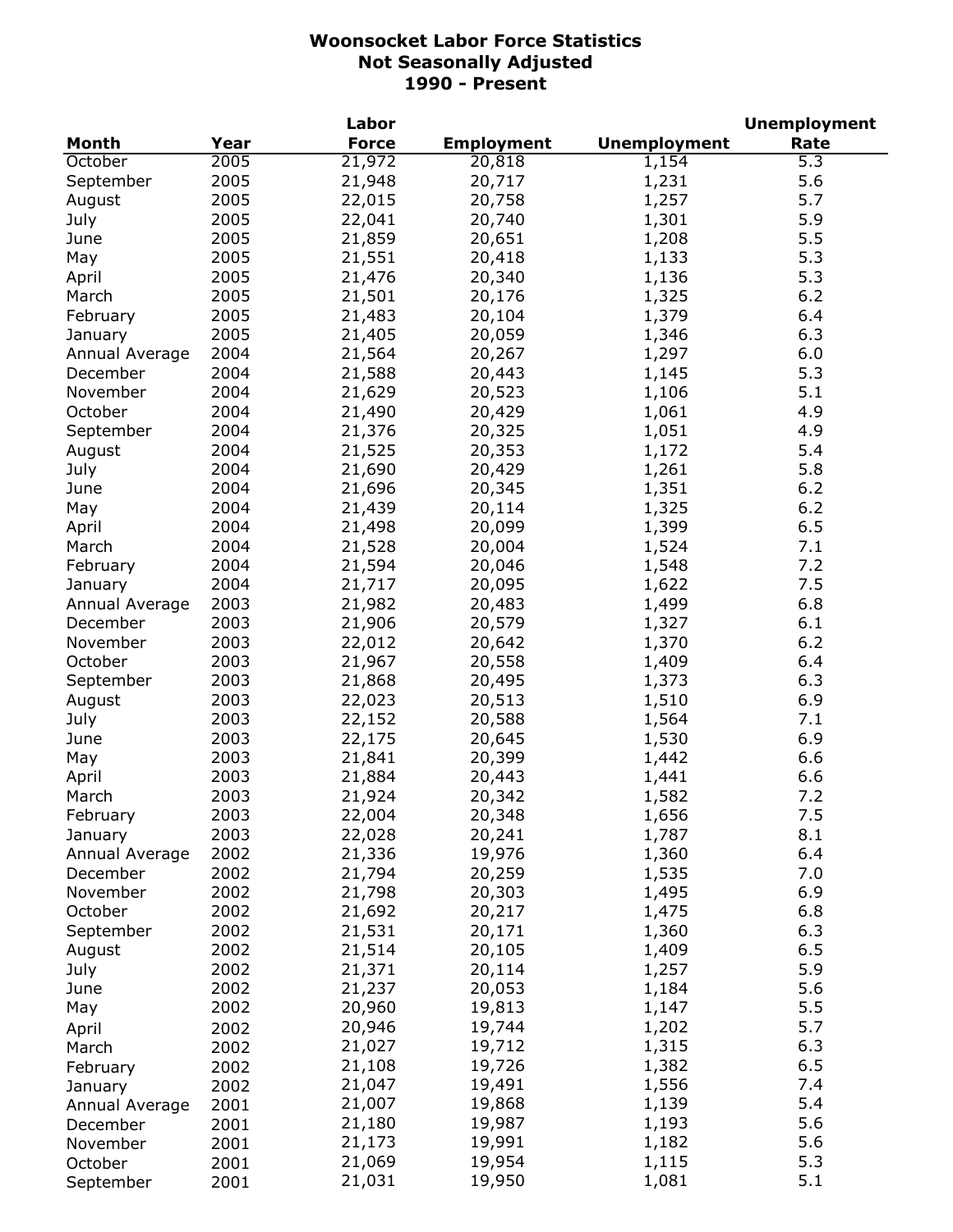|                |      | Labor        |                   |                     | <b>Unemployment</b> |
|----------------|------|--------------|-------------------|---------------------|---------------------|
| Month          | Year | <b>Force</b> | <b>Employment</b> | <b>Unemployment</b> | Rate                |
| August         | 2001 | 21,029       | 19,836            | 1,193               | $\overline{5.7}$    |
| July           | 2001 | 21,202       | 19,964            | 1,238               | 5.8                 |
| June           | 2001 | 21,103       | 19,938            | 1,165               | 5.5                 |
| May            | 2001 | 20,778       | 19,726            | 1,052               | 5.1                 |
| April          | 2001 | 20,786       | 19,781            | 1,005               | 4.8                 |
| March          | 2001 | 20,914       | 19,765            | 1,149               | 5.5                 |
| February       | 2001 | 20,909       | 19,767            | 1,142               | 5.5                 |
| January        | 2001 | 20,911       | 19,758            | 1,153               | 5.5                 |
| Annual Average | 2000 | 20,950       | 20,052            | 898                 | 4.3                 |
| December       | 2000 | 21,004       | 20,227            | 777                 | 3.7                 |
|                | 2000 | 21,002       | 20,209            | 793                 | 3.8                 |
| November       |      | 20,869       | 20,119            | 750                 | 3.6                 |
| October        | 2000 | 20,807       | 20,044            | 763                 | 3.7                 |
| September      | 2000 |              |                   |                     |                     |
| August         | 2000 | 21,027       | 20,072            | 955                 | 4.5                 |
| July           | 2000 | 21,046       | 20,107            | 939                 | 4.5                 |
| June           | 2000 | 21,005       | 20,182            | 823                 | 3.9                 |
| May            | 2000 | 20,851       | 19,980            | 871                 | 4.2                 |
| April          | 2000 | 20,860       | 20,077            | 783                 | 3.8                 |
| March          | 2000 | 20,915       | 19,912            | 1,003               | 4.8                 |
| February       | 2000 | 20,974       | 19,849            | 1,125               | 5.4                 |
| January        | 2000 | 21,047       | 19,850            | 1,197               | 5.7                 |
| Annual Average | 1999 | 21,060       | 20,005            | 1,055               | 5.0                 |
| December       | 1999 | 21,260       | 20,382            | 878                 | 4.1                 |
| November       | 1999 | 21,313       | 20,352            | 961                 | 4.5                 |
| October        | 1999 | 21,200       | 20,158            | 1,042               | 4.9                 |
| September      | 1999 | 21,102       | 20,021            | 1,081               | 5.1                 |
| August         | 1999 | 21,126       | 20,062            | 1,064               | 5.0                 |
| July           | 1999 | 21,186       | 20,046            | 1,140               | 5.4                 |
| June           | 1999 | 21,167       | 20,026            | 1,141               | 5.4                 |
| May            | 1999 | 20,838       | 19,892            | 946                 | 4.5                 |
| April          | 1999 | 20,838       | 19,866            | 972                 | 4.7                 |
| March          | 1999 | 20,795       | 19,834            | 961                 | 4.6                 |
| February       | 1999 | 20,881       | 19,724            | 1,157               | 5.5                 |
| January        | 1999 | 21,014       | 19,699            | 1,315               | 6.3                 |
| Annual Average | 1998 | 20,915       | 19,809            | 1,106               | 5.3                 |
| December       | 1998 | 21,131       | 20,270            | 861                 | 4.1                 |
| November       | 1998 | 21,183       | 20,245            | 938                 | 4.4                 |
| October        | 1998 | 21,069       | 20,003            | 1,066               | 5.1                 |
|                | 1998 | 20,968       | 19,898            | 1,070               | 5.1                 |
| September      | 1998 | 20,910       | 19,877            | 1,033               | 4.9                 |
| August         |      | 20,893       | 19,867            | 1,026               | 4.9                 |
| July           | 1998 | 20,869       | 19,825            | 1,044               | 5.0                 |
| June           | 1998 |              |                   |                     |                     |
| May            | 1998 | 20,733       | 19,631            | 1,102               | 5.3                 |
| April          | 1998 | 20,673       | 19,577            | 1,096               | 5.3                 |
| March          | 1998 | 20,853       | 19,518            | 1,335               | 6.4                 |
| February       | 1998 | 20,840       | 19,498            | 1,342               | 6.4                 |
| January        | 1998 | 20,853       | 19,496            | 1,357               | 6.5                 |
| Annual Average | 1997 | 20,762       | 19,473            | 1,289               | 6.2                 |
| December       | 1997 | 20,930       | 19,767            | 1,163               | 5.6                 |
| November       | 1997 | 21,001       | 19,849            | 1,152               | 5.5                 |
| October        | 1997 | 20,857       | 19,716            | 1,141               | 5.5                 |
| September      | 1997 | 20,821       | 19,679            | 1,142               | 5.5                 |
| August         | 1997 | 20,894       | 19,698            | 1,196               | 5.7                 |
| July           | 1997 | 20,896       | 19,667            | 1,229               | 5.9                 |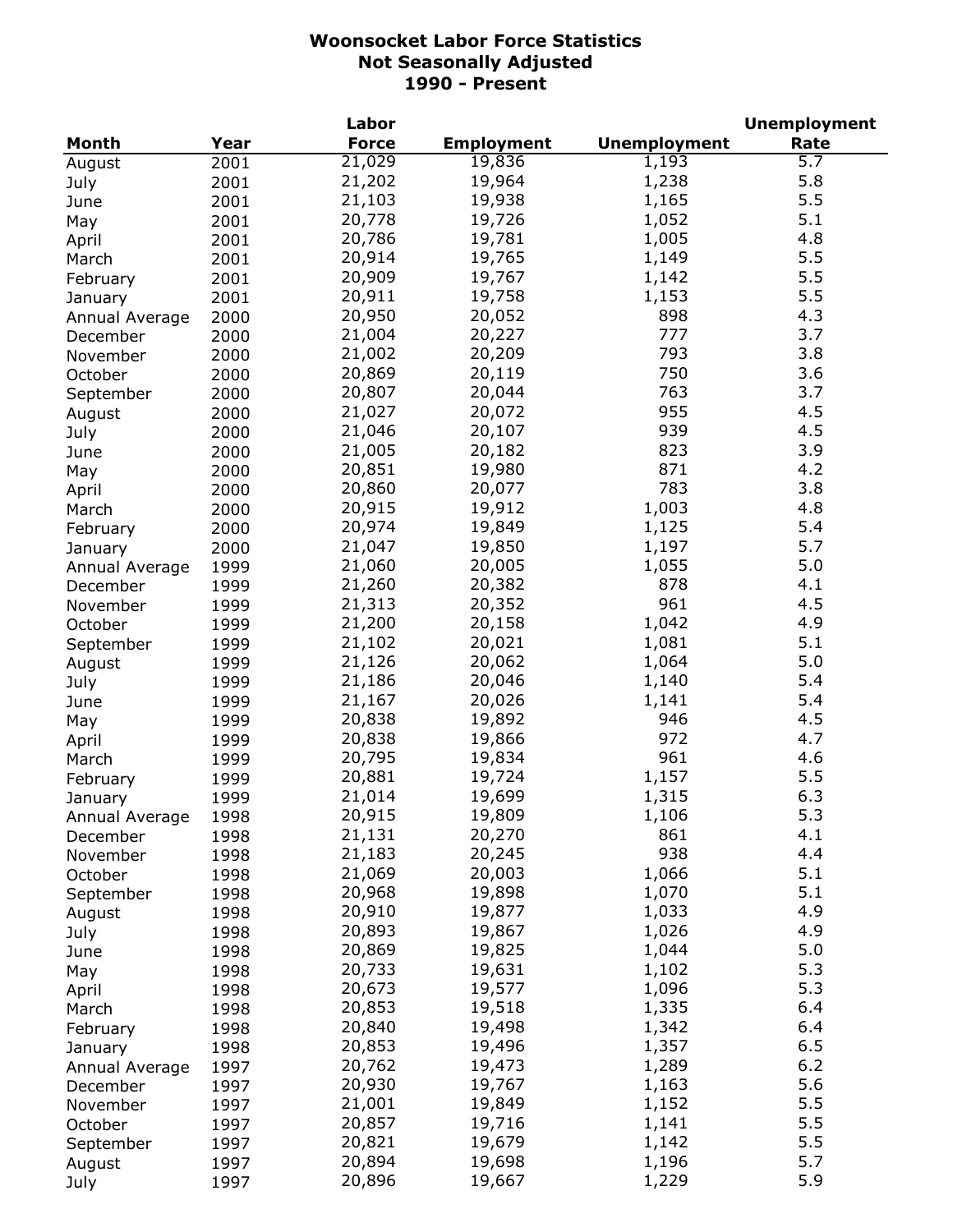|                |      | Labor        |                   |                     | <b>Unemployment</b> |
|----------------|------|--------------|-------------------|---------------------|---------------------|
| <b>Month</b>   | Year | <b>Force</b> | <b>Employment</b> | <b>Unemployment</b> | Rate                |
| June           | 1997 | 20,842       | 19,534            | 1,308               | 6.3                 |
| May            | 1997 | 20,557       | 19,315            | 1,242               | 6.0                 |
| April          | 1997 | 20,517       | 19,266            | 1,251               | 6.1                 |
| March          | 1997 | 20,623       | 19,159            | 1,464               | 7.1                 |
| February       | 1997 | 20,567       | 19,031            | 1,536               | 7.5                 |
| January        | 1997 | 20,638       | 18,997            | 1,641               | 8.0                 |
| Annual Average | 1996 | 20,609       | 19,270            | 1,339               | 6.5                 |
| December       | 1996 | 20,888       | 19,626            | 1,262               | 6.0                 |
| November       | 1996 | 20,926       | 19,676            | 1,250               | 6.0                 |
| October        | 1996 | 20,953       | 19,585            | 1,368               | 6.5                 |
| September      | 1996 | 20,767       | 19,448            | 1,319               | 6.4                 |
| August         | 1996 | 20,613       | 19,430            | 1,183               | 5.7                 |
| July           | 1996 | 20,586       | 19,357            | 1,229               | 6.0                 |
|                | 1996 | 20,551       | 19,370            | 1,181               | 5.7                 |
| June           |      | 20,331       | 19,133            | 1,198               | 5.9                 |
| May            | 1996 | 20,280       | 19,030            | 1,250               | 6.2                 |
| April          | 1996 |              | 18,973            |                     | 6.9                 |
| March          | 1996 | 20,380       |                   | 1,407               |                     |
| February       | 1996 | 20,482       | 18,875            | 1,607               | 7.8                 |
| January        | 1996 | 20,558       | 18,739            | 1,819               | 8.8                 |
| Annual Average | 1995 | 20,318       | 18,914            | 1,404               | 6.9                 |
| December       | 1995 | 20,492       | 19,231            | 1,261               | 6.2                 |
| November       | 1995 | 20,496       | 19,280            | 1,216               | 5.9                 |
| October        | 1995 | 20,438       | 19,135            | 1,303               | 6.4                 |
| September      | 1995 | 20,322       | 18,979            | 1,343               | 6.6                 |
| August         | 1995 | 20,516       | 19,028            | 1,488               | 7.3                 |
| July           | 1995 | 20,464       | 18,944            | 1,520               | 7.4                 |
| June           | 1995 | 20,303       | 18,905            | 1,398               | 6.9                 |
| May            | 1995 | 19,990       | 18,662            | 1,328               | 6.6                 |
| April          | 1995 | 20,088       | 18,710            | 1,378               | 6.9                 |
| March          | 1995 | 20,189       | 18,679            | 1,510               | 7.5                 |
| February       | 1995 | 20,259       | 18,725            | 1,534               | 7.6                 |
| January        | 1995 | 20,254       | 18,691            | 1,563               | 7.7                 |
| Annual Average | 1994 | 19,821       | 18,271            | 1,550               | 7.8                 |
| December       | 1994 | 19,560       | 18,435            | 1,125               | 5.8                 |
| November       | 1994 | 19,649       | 18,510            | 1,139               | 5.8                 |
| October        | 1994 | 19,629       | 18,393            | 1,236               | 6.3                 |
| September      | 1994 | 19,603       | 18,256            | 1,347               | 6.9                 |
| August         | 1994 | 19,897       | 18,380            | 1,517               | 7.6                 |
| July           | 1994 | 19,825       | 18,321            | 1,504               | 7.6                 |
| June           | 1994 | 19,897       | 18,357            | 1,540               | 7.7                 |
| May            | 1994 | 19,612       | 18,177            | 1,435               | 7.3                 |
| April          | 1994 | 19,702       | 18,096            | 1,606               | 8.2                 |
| March          | 1994 | 19,927       | 18,055            | 1,872               | 9.4                 |
| February       | 1994 | 20,241       | 18,156            | 2,085               | 10.3                |
| January        | 1994 | 20,308       | 18,110            | 2,198               | 10.8                |
| Annual Average | 1993 | 20,581       | 18,711            | 1,870               | 9.1                 |
| December       | 1993 | 20,472       | 18,819            | 1,653               | 8.1                 |
| November       | 1993 | 20,575       | 18,858            | 1,717               | 8.3                 |
| October        | 1993 | 20,509       | 18,769            | 1,740               | 8.5                 |
|                | 1993 | 20,473       | 18,734            | 1,739               | 8.5                 |
| September      |      | 20,642       | 18,934            | 1,708               | 8.3                 |
| August         | 1993 | 20,628       | 18,937            | 1,691               | 8.2                 |
| July           | 1993 | 20,669       |                   | 1,757               | 8.5                 |
| June           | 1993 |              | 18,912            |                     | 8.9                 |
| May            | 1993 | 20,486       | 18,669            | 1,817               |                     |